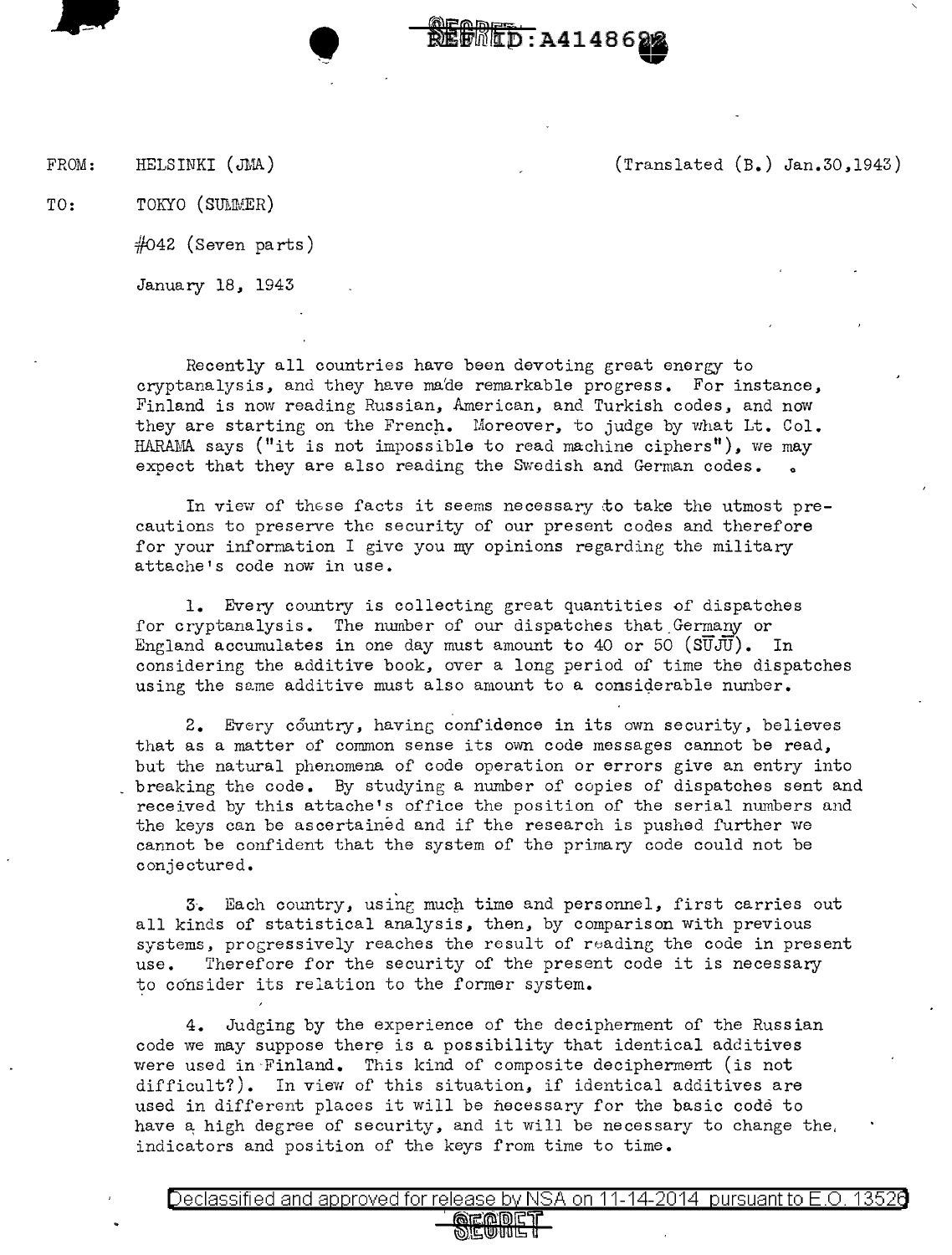5. There is' much duplication in Navy Department announcements and in DOMEI dispatches of material which is contained in the dispatches from the attache in (Lisbon?). It must be considered that this gives much material for contrast and analysis to the enemy.

/

λ

**ID:A414869** 

 $\begin{picture}(180,170)(-30,170)(-20,170)(-20,170)(-20,170)(-20,170)(-20,170)(-20,170)(-20,170)(-20,170)(-20,170)(-20,170)(-20,170)(-20,170)(-20,170)(-20,170)(-20,170)(-20,170)(-20,170)(-20,170)(-20,170)(-20,170)(-20,170)(-20,170)(-20,170)(-20,170)(-20,170$ 

6. There is no doubt as to the high degree of security of our present code and I believe Staff Headquarters are studying how to preserve its security. Moreover, as I suppose that is hazardous to instruct the higher authorities, I will cut this short, but once more I,would like to ask that you exercise the utmost precaution and study analytically our messages sent and received.